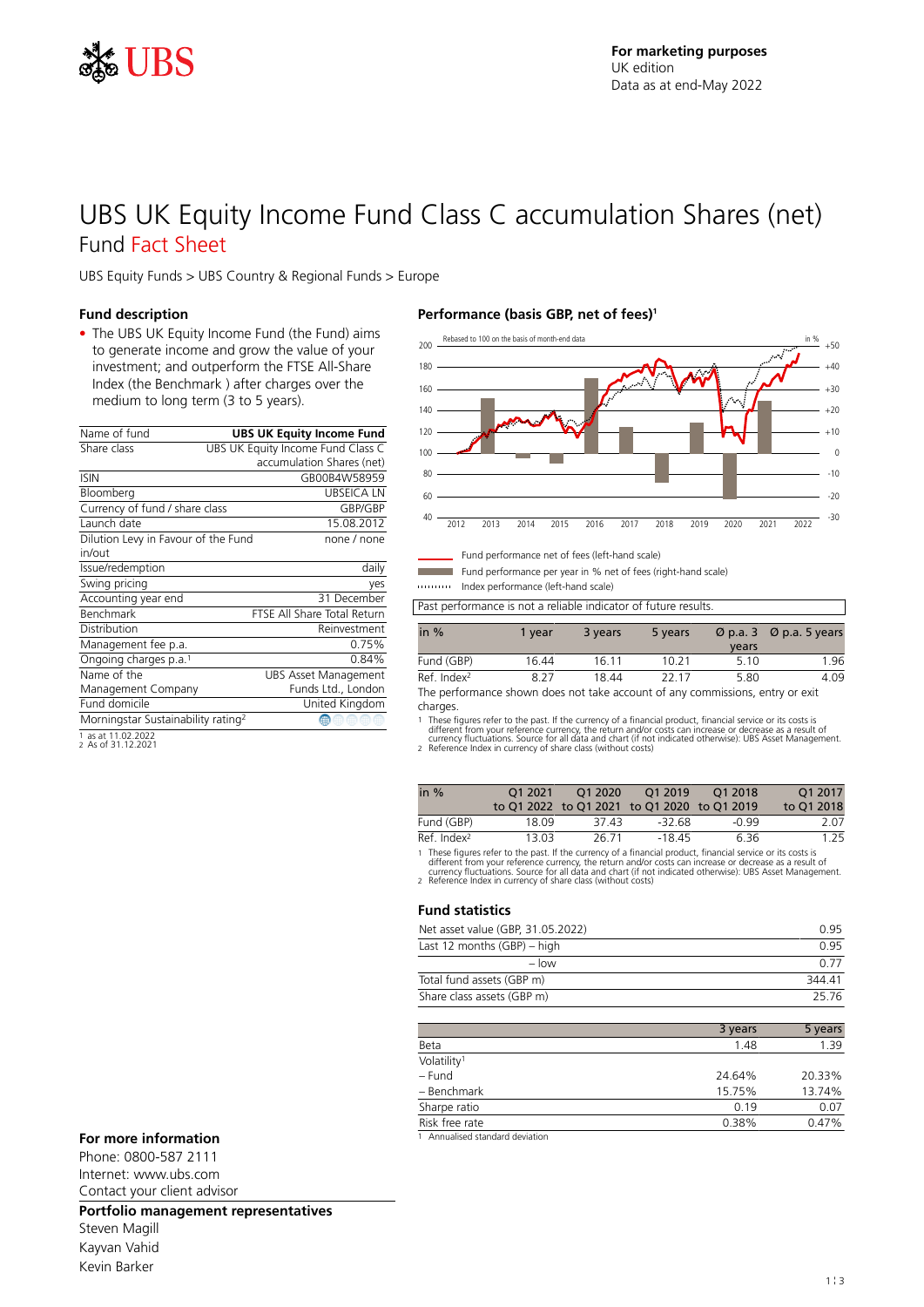# UBS UK Equity Income Fund Class C accumulation Shares (net)

### **Sector exposure (%)**

| Sector                        | % of Fund |
|-------------------------------|-----------|
| <b>Financials</b>             | 28.3      |
| Energy                        | 17.0      |
| <b>Materials</b>              | 12.2      |
| Health Care                   | 11.5      |
| Consumer Staples              | 10.2      |
| Industrials                   | 9.4       |
| Consumer Discretionary        | 4.3       |
| <b>Communication Services</b> | 1.3       |
| Information Technology        | 1.1       |
| Real Estate                   | 0.6       |

### **Benefits**

Investors can benefit from a good and growing level of income and capital growth over the long term investing in a range of UK quoted companies across the size spectrum, but with the main focus being on Large Cap stocks.

### **10 largest equity positions (%)**

| Company                  | % of Fund |
|--------------------------|-----------|
| Shell                    | 9.3       |
| <b>BP</b>                | 7.7       |
| Glencore                 | 6.0       |
| Glaxosmithkline          | 6.0       |
| Astrazeneca              | 5.5       |
| <b>HSBC Holdings</b>     | 4.8       |
| British American Tobacco | 4.5       |
| <b>Barclays</b>          | 4.5       |
| Prudential               | 3.6       |
| Natwest Group            | 3.2       |

### **Risks**

Equity risk: Equities (also known as shares) can lose value rapidly and typically involve higher risks than bonds. Counterparty risk: counterparties on trades may default or not comply with contractual obligations resulting in loss. Exchange rate risk: the value of investments may be impacted by changes in the exchange rates of currencies. Derivatives risk: derivatives can be highly sensitive to changes in the value of the asset on which they are based which can increase the size of losses and gains. Liquidity risk: securities may become more difficult to sell or sell at a desired price during difficult market conditions.

### **Important information**

Past performance is not a guide to future performance. The value of investments and the income from them may go down as well as up and are not guaranteed. Investors may not get back the amount originally invested. Changes in rates of exchange may cause the value of this investment to fluctuate. The Sustainability Exclusion Policy of the Investment Manager outlines the exclusions applicable to the investment universe of the Funds: https://www.ubs.com/global/en/asset-management/investmentcapabilities/sustainability.html. In addition, the controversial weapons exclusion applies to all UK domiciled funds. The information contained in this document should not be considered a recommendation to purchase or sell any particular security and the opinions expressed are those of UBS Asset Management and are subject to change without notice. This document is a marketing communication. Any market or investment views expressed are not intended to be investment research. The document has not been prepared in line with the Financial Conduct Authority requirements designed to promote the independence of investment research and is not subject to any prohibition on dealing ahead of the dissemination of investment research. Please note that additional fees (e.g. entry or exit fees) may be charged. Please refer to your financial adviser for more details. Investors should read the Key Investor Information Document (KIID), Prospectus and any applicable local offering document prior to investing. For a definition of financial terms refer to the glossary available at www.ubs.com/ glossary.